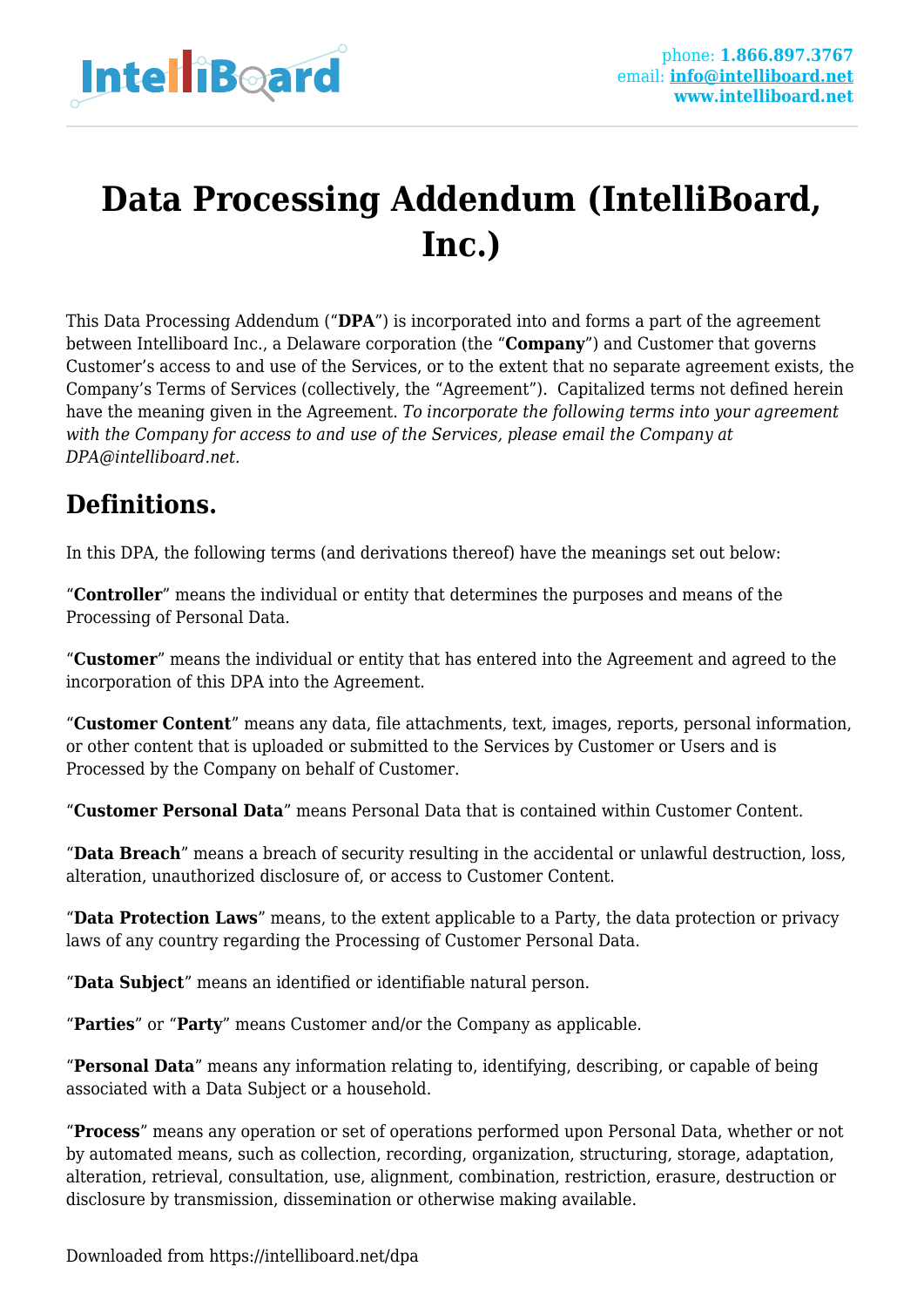

"**Processor**" means the individual or entity that Processes Personal Data on behalf of a Controller.

"**Professional Services**" means implementation, configuration, integration, training, advisory, and other professional services related to the Services that are provided by the Company and purchased by Customer specified in an Order or SOW.

"**Services**" means the Subscription Services, Professional Services, and any other online service or application provided or controlled by the Company for use with the Subscription Services.

"**Company Personnel**" means any individual authorized by the Company to Process Customer Personal Data.

"**Subprocessor**" means any individual or entity (including any third party but excluding the Company Personnel) appointed by or on behalf of the Company to Process Customer Personal Data in connection with the Agreement.

"**Supervisory Authority**" means an independent competent public authority established or recognized under Data Protection Laws.

"**User**" means any individual authorized or invited by Customer or another User to access and use the Services under the terms of the Agreement.

#### **Roles of Parties.**

Customer and the Company agree that, as between the Parties, Customer is a Controller and the Company is a Processor of Customer Personal Data and that each Party is solely responsible for its compliance with Data Protection Laws applicable to it and for fulfilling any of its related obligations to third parties, including Data Subjects and Supervisory Authorities.

Customer as Controller.

Customer is solely responsible for the accuracy of Customer Personal Data and the legality of the means by which Customer acquires Customer Personal Data.

Customer's instructions to the Company to Process Customer Personal Data will comply with Data Protection Laws and be duly authorized, with all necessary rights, permissions, and consents secured.

Company as Processor

Company will Process Customer Personal Data only: (a) as instructed by Customer in writing or as initiated by Users via an Services; (b) as necessary to provide the Services and prevent or address technical problems with an Services or violations of the Agreement or this DPA; or (c) as required by applicable law. Annex 1 (Details of Processing of Customer Personal Data) sets out a description of the Company's Processing of Customer Personal Data.

Company will ensure that the Company Personnel: (a) access Customer Personal Data only to the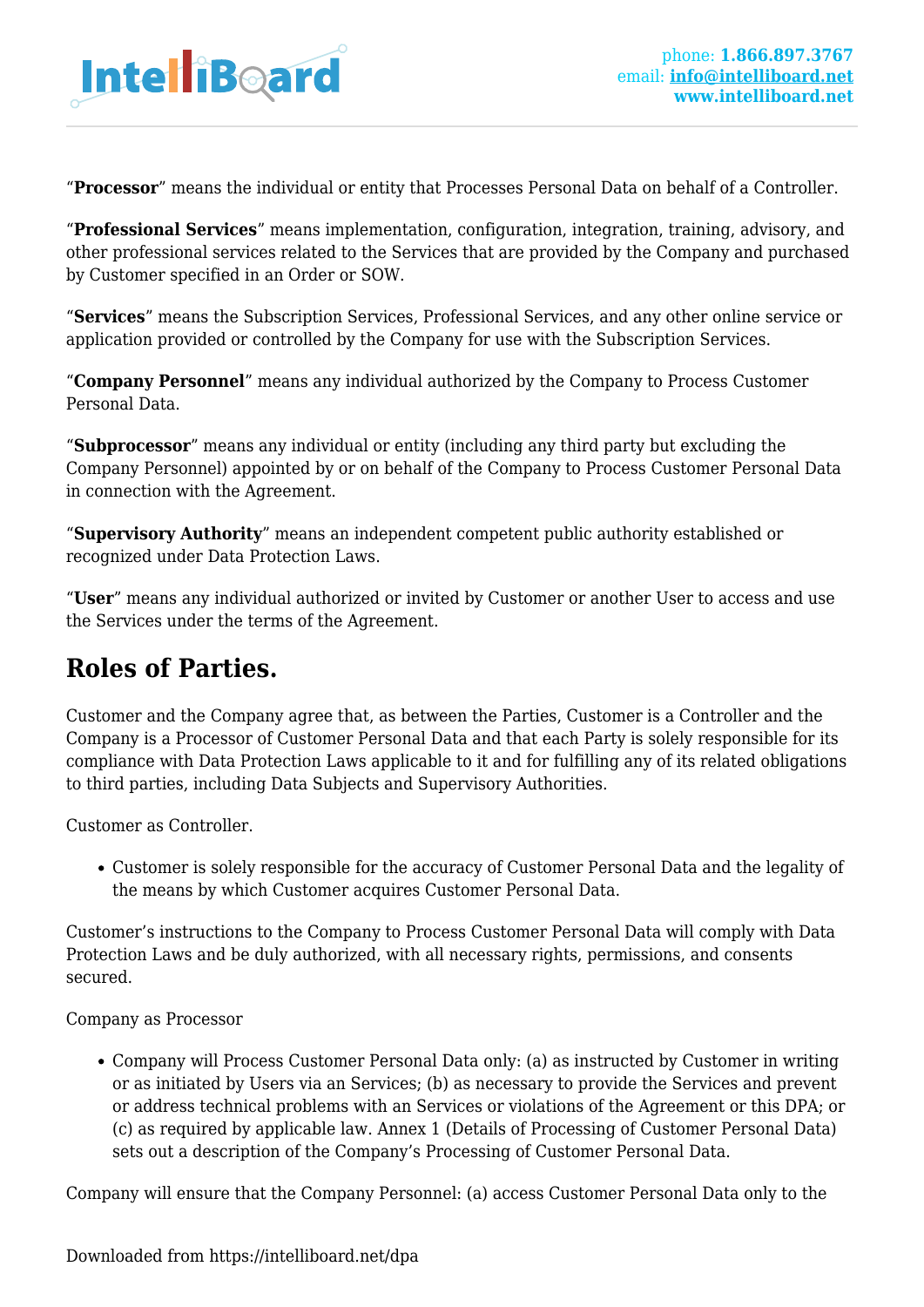

extent necessary to perform the Company's Processing obligations under this DPA and the Agreement; (b) are bound by confidentiality obligations with respect to Customer Personal Data substantially as protective as those set forth in this DPA and the Agreement; and (c) are subject to appropriate training relating to the Processing of Customer Personal Data.

Company will not disclose Customer Personal Data to a third party for monetary or other consideration except as otherwise permitted under this DPA or the Agreement.

At Customer's written request and to the extent Customer is unable to access the relevant information on its own, the Company will provide reasonable assistance to Customer in relation to data protection impact assessments and consultations with Supervisory Authorities, taking into account the nature of the Company's Processing of Customer Personal Data and the information available to the Company.

The Company will not assess the type or substance of Customer Content to identify whether it is Customer Personal Data or subject to any specific legal requirements.

### **Security.**

Company will implement and maintain technical, physical, and organizational measures and controls designed to protect and secure Customer Content (including the return and deletion thereof) in accordance with the Agreement.

Customer acknowledges that, through its Users, Customer: (a) controls the type and substance of Customer Content; and (b) sets User permissions to access Customer Content; and therefore, Customer is responsible for reviewing and evaluating whether the documented functionality of an Services meets Customer's required security obligations relating to Customer Personal Data under Data Protection Laws.

#### **Subprocessors.**

Subprocessors will be identified at www.smartsheet.com/legal/subprocessors. Customer authorizes the Company to use any such Subprocessors subject to the terms and conditions of this Section 4.

Company will carry out appropriate due diligence on each Subprocessor and have a written agreement with each Subprocessor that includes provisions for Processing Customer Personal Data that are substantially as protective as those set out in this DPA.

Company is responsible for Subprocessors' acts and omissions, including a Subprocessor's appointment of another Subprocessor.

New Subprocessors; Right to Object.

Customer must e-mail the Company at DPA@intelliboard.net to receive notifications of new Subprocessor appointments by the Company. Following submission of such form, the Company will provide prior written notice to Customer if the Company intends to appoint new Subprocessors;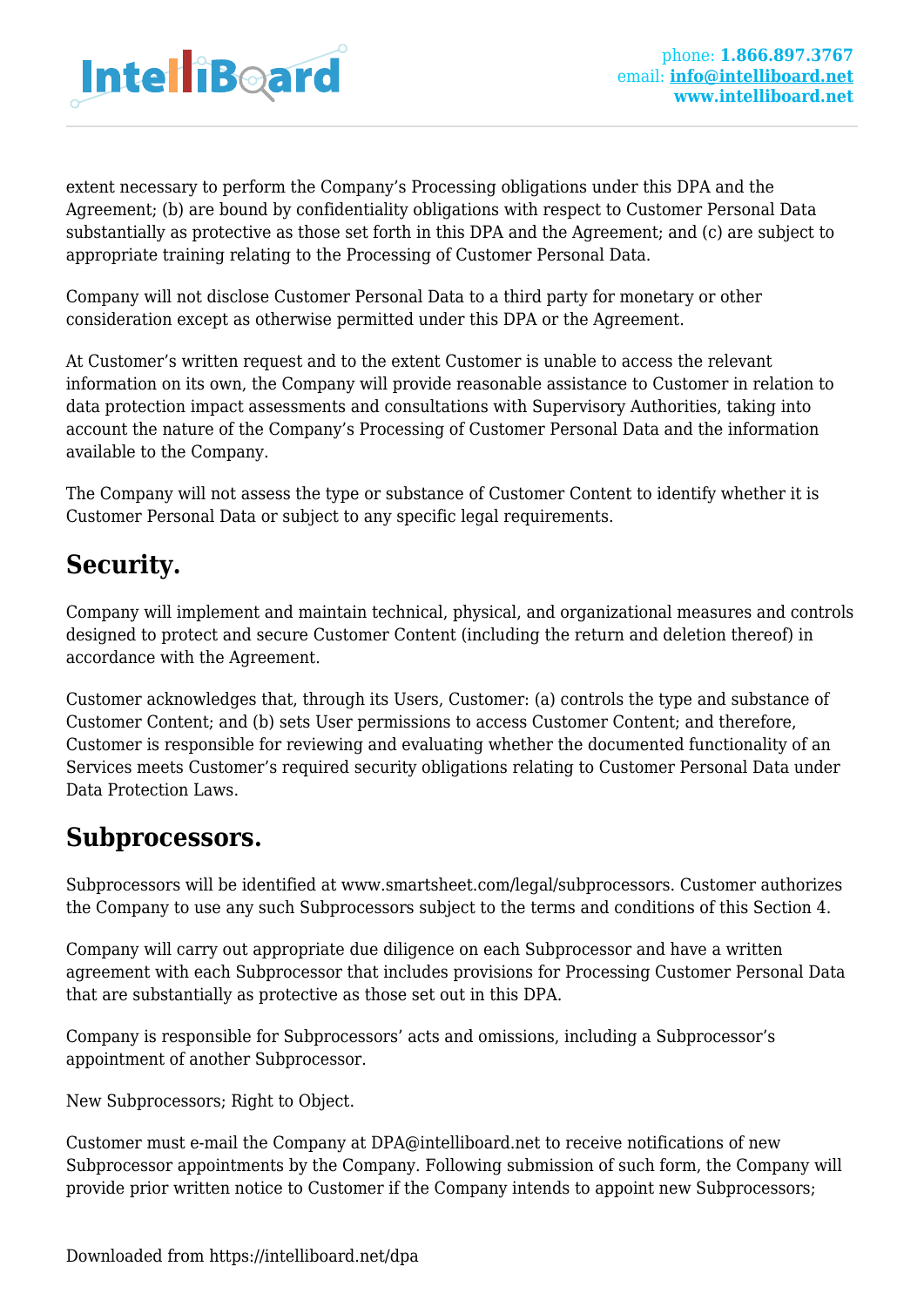

provided, however, that the Company will notify Customer in writing without undue delay after the appointment of a new Subprocessor if direct involvement of such Subprocessor is necessary for maintaining the availability and security of the Services or Customer Content.

If Customer objects to a new Subprocessor on a reasonable basis related to the Processing of Customer Personal Data, Customer must notify the Company in writing within fifteen (15) days after receiving an appointment notice; otherwise, the Company will deem the appointment of the new Subprocessor authorized by Customer. Upon receipt of an objection notice from Customer, the Company will use reasonable efforts to make available to Customer a change in the Services or recommend a commercially reasonable configuration or use of the Services to avoid the Processing of Customer Personal Data by the new Subprocessor. If the Company cannot address Customer's objection pursuant to the foregoing efforts, the Company will notify Customer within fifteen (15) days of receipt of Customer's objection notice. Customer may then, by written notice to the Company within thirty (30) days of the Company's notice, terminate this DPA and any affected Services and receive a refund of prepaid fees covering the terminated portion of the applicable Services.

### **Data Subject Requests.**

Company will provide Customer access to Customer Personal Data via the Services to allow Customer to respond to Data Subject requests relating to Customer Personal Data.

Company will notify Customer in writing without undue delay of any requests the Company receives directly from a Data Subject relating to Customer Personal Data, and the Company may respond directly to a Data Subject request: (a) to confirm that such request relates to Customer; (b) as required by applicable law; or (c) with the written consent of Customer.

At Customer's written request and to the extent Customer is unable to access Customer Personal Data on its own, the Company will provide reasonable assistance to Customer in accessing Customer Personal Data for Customer to respond to such Data Subject requests. To the extent legally permitted, Customer will be responsible for any expenses attributable to the Company's assistance efforts outside the normal course of business.

# **Data Breach.**

Company will notify Customer in writing without undue delay upon the Company becoming aware of a Data Breach.

Company will investigate and, as necessary, mitigate or remediate a Data Breach in accordance with the Company's security incident policies and procedures ("**Breach Management**").

Subject to the Company's legal obligations, the Company will provide Customer with information available to the Company as a result of its Breach Management, including the nature of the incident, specific information disclosed (if known), and any relevant mitigation efforts or remediation measures ("**Breach Information**"), for Customer to comply with its obligations under Data Protection Laws as a result of a Data Breach.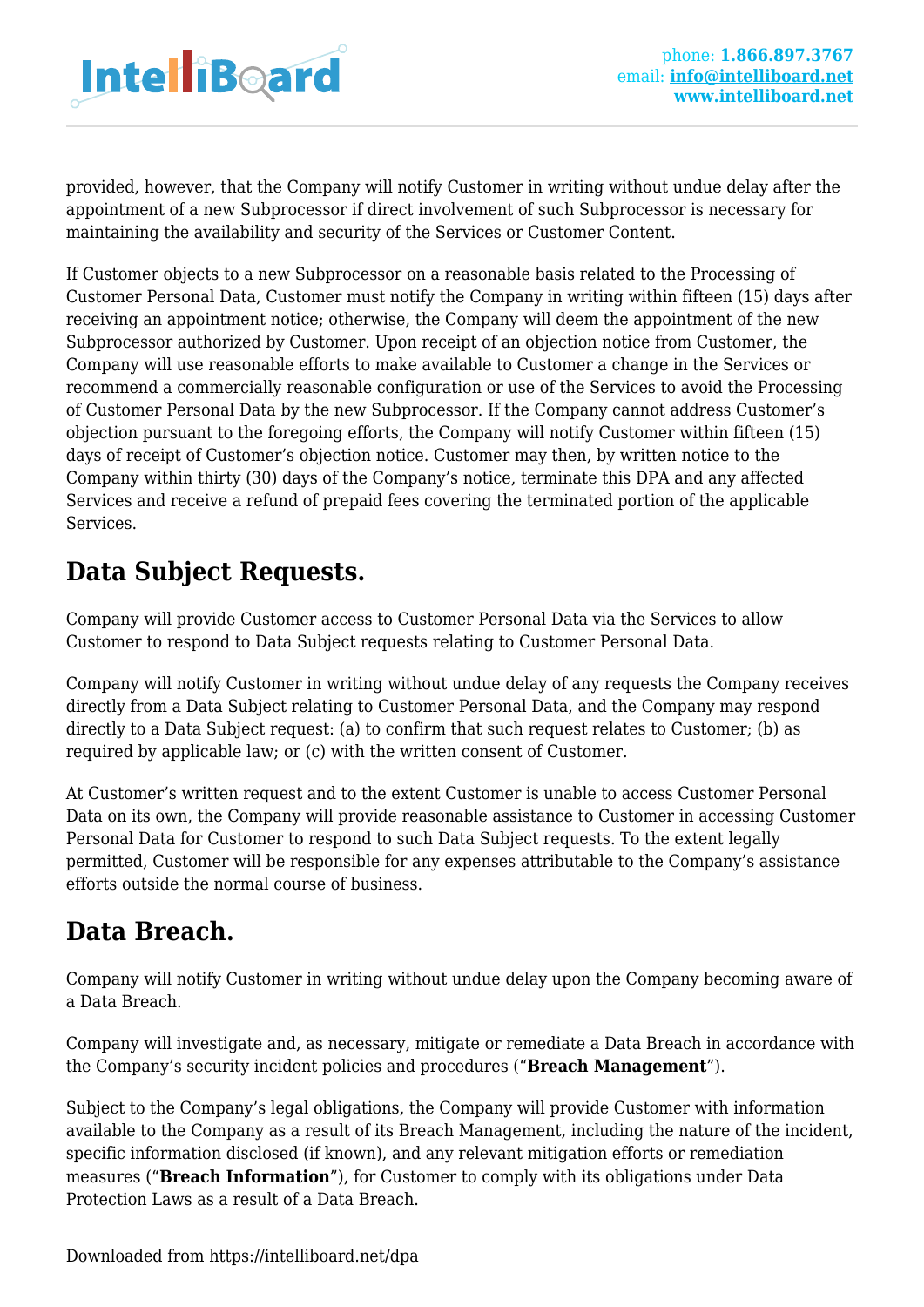

If Customer requires information relating to a Data Breach in addition to the Breach Information, at Customer's sole expense and written request and to the extent Customer is unable to access the additional information on its own, the Company will reasonably cooperate with Customer as requested by Customer to attempt to collect and provide such additional information.

# **Audit Rights.**

Subject to sections 7.2 and 7.3, the Company shall make available to Customer on request such information necessary to demonstrate compliance with this DPA and shall allow for, and contribute to, audits by a reputable auditor mandated by Customer in relation to the Processing of the Customer Personal Data by the Company.

To the extent the Company has undergone a third-party independent audit based on SOC 2, Type II or similar standards, then any audit right arising pursuant to section 7.1 shall be first satisfied by providing Customer with a report of such audit. If Customer, for reasonable reasons, is not satisfied by the independent audit report then Customer may request that a reputable auditor perform an audit pursuant to section 7.1 and subject to Section 7.3. If the Company does not agree to such additional audit or inspection, then Customer shall have the right to terminate the Agreement with immediate effect.

Customer shall give the Company reasonable prior written notice of any audit or inspection to be conducted under Section 7.1 and shall use (and ensure that each of its mandated auditors uses) its best efforts to avoid causing any damage, injury or disruption to the Company's premises, equipment, personnel and business while its personnel are on those premises in the course of such an audit or inspection. All such audits shall be subject to the confidentiality obligations set forth in the Agreement. Customer and the Company shall mutually agree upon the scope, timing and duration of the audit or inspection in addition to any reimbursement of expenses for which Customer shall be responsible. Any such audits shall not occur more than once a year (except where required by law or due to a Personal Data Breach). Additionally, the Company need not give access to its premises for the purposes of such an audit or inspection: (a) to any individual unless he or she produces reasonable evidence of identity and authority; (b) to any competitor of the Company; or (c) outside the Company's normal business hours.

# **International Transfers.**

The Parties acknowledge and agree that the Processing of Customer Personal Data by the Company may involve an international transfer of Customer Personal Data from Customer to the Company ("**International Transfer**").

With respect to any International Transfer from the European Economic Area or the United Kingdom that would be prohibited by applicable Data Protection Laws in the absence of a lawful data transfer mechanism, the Parties agree that the Standard Contractual Clauses issued by the European Commission under decision 2010/87/EU ("**SCC**") will be in effect between the Parties, subject to the following clarifications:

for purposes of SCC Clause 5(a), Section 2.3 (the Company as Processor) of this DPA is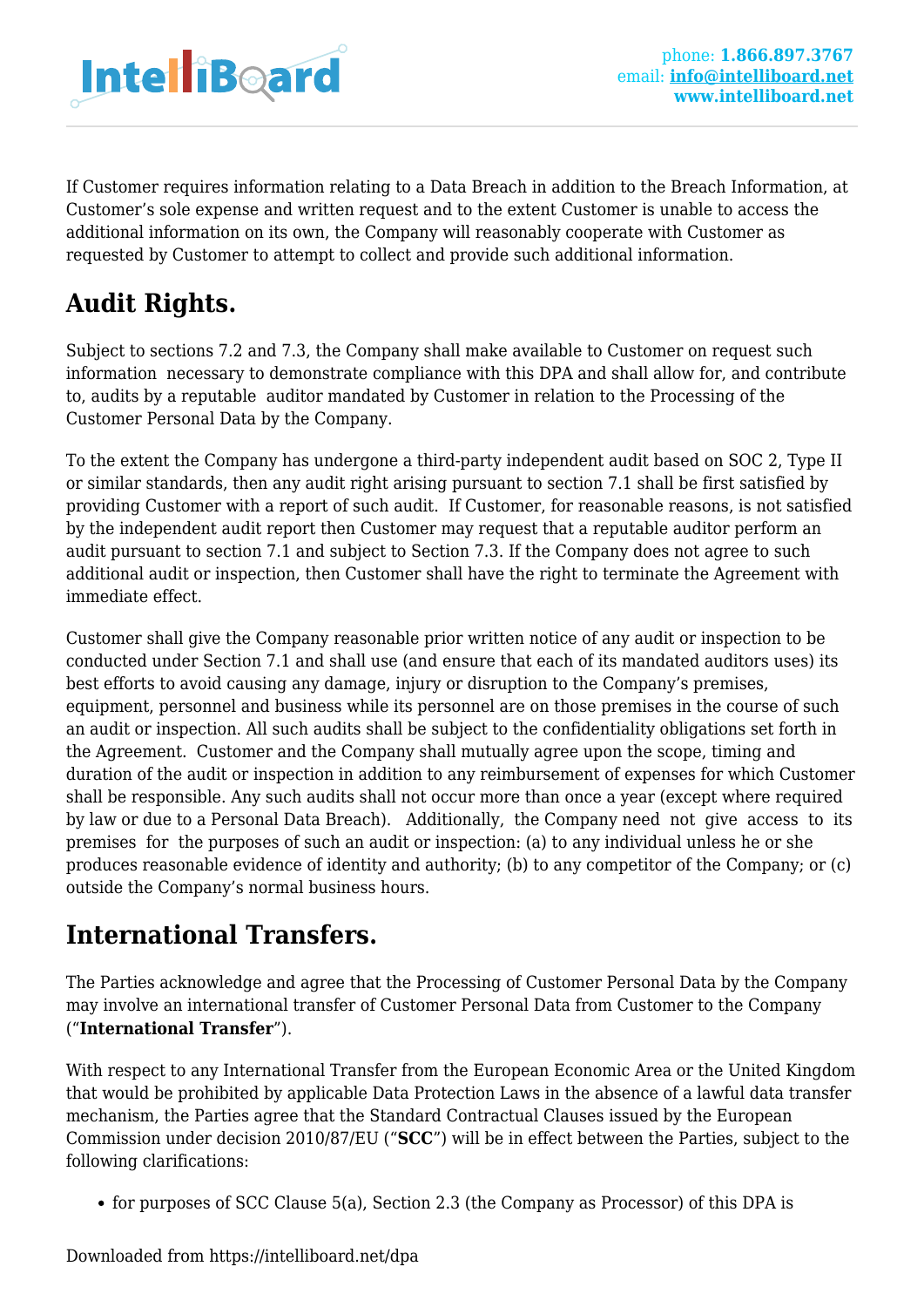

deemed an instruction by Customer to Process Customer Personal Data;

- for purposes of SCC Clauses 5(h) and 11, Section 4 (Subprocessors) of this DPA satisfies the Company's obligations in such SCC clauses;
- for purposes of SCC Clause 5(j), Customer must request in writing a copy of the Company's Subprocessor agreements and the Company may remove all commercial information, or terms unrelated to the SCCs, from such copies;
- for purposes of SCC Clause 5(f) and 12(2), Section 7 (Audit Rights) of this DPA satisfies the Company's obligations in such SCC clauses;
- for purposes of SCC Clause 12(1), the Company will provide certification of deletion only upon Customer's written request;
- for purposes of SCC Appendix 1, the information set forth in Annex 1 of this DPA will be deemed to complete such Appendix; and
- for purposes of SCC Appendix 2, the security measures and controls set forth in the Agreement will be deemed to complete such Appendix.

If the SCC as clarified in Section 8.2 of this DPA fails as a lawful data transfer mechanism for an International Transfer, the Parties will act in accordance with Section 9.8 (Variations in Data Protection Laws) of this DPA.

### **General.**

Amendment; Waiver. Unless otherwise expressly stated herein, this DPA may be modified only by a written agreement executed by an authorized representative of each Party. The waiver of any breach of this DPA will be effective only if in writing, and no such waiver will operate or be construed as a waiver of any subsequent breach.

Severance. If any provision of this DPA is held to be unenforceable, then that provision is to be construed either by modifying it to the minimum extent necessary to make it enforceable (if permitted by law) or disregarding it (if not permitted by law), and the rest of this DPA is to remain in effect as written. Notwithstanding the foregoing, if modifying or disregarding the unenforceable provision would result in failure of an essential purpose of this DPA, the entire DPA will be considered null and void.

Order of Precedence. Regarding the subject matter of this DPA, in the event of any conflict between this DPA and any other written agreement between the Parties (including the Agreement), this DPA will govern and control. Any data processing agreements that may already exist between Parties are superseded and replaced by this DPA in their entirety.

Notices. Unless otherwise expressly stated herein, the parties will provide notices under this DPA in accordance with the Agreement, provided that all such notices may be sent via email.

Governing Law and Jurisdiction. Unless prohibited by Data Protection Laws, this DPA is governed by the laws stipulated in the Agreement and the Parties to this DPA hereby submit to the choice of jurisdiction and venue stipulated in the Agreement, if any, with respect to any dispute arising under this DPA.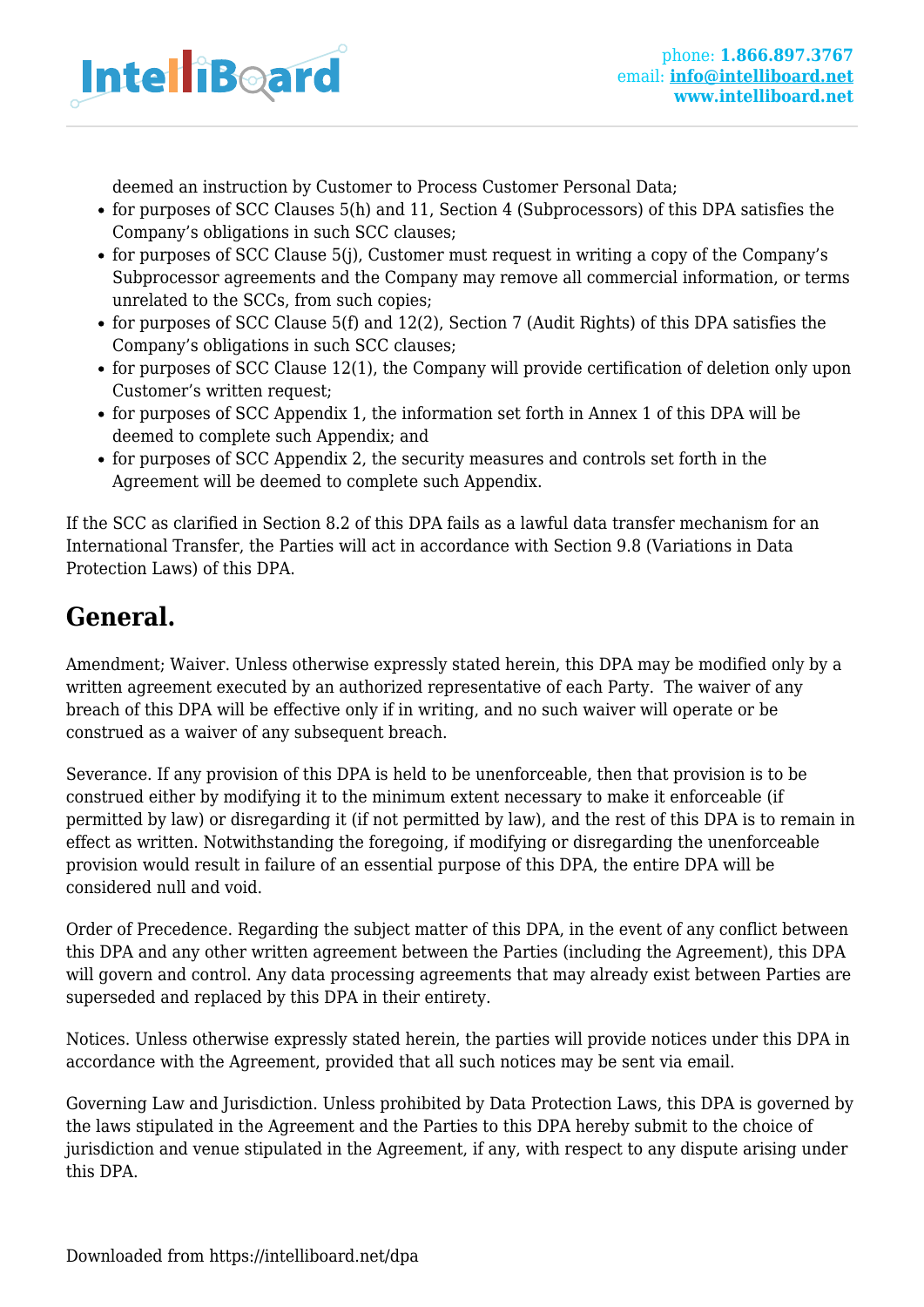

Enforcement. Regardless of whether Customer or its affiliate(s) or a third-party is a Controller of Customer Personal Data, unless otherwise required by law: (a) only Customer will have any right to enforce any of the terms of this DPA against the Company; and (b) the Company's obligations under this DPA, including any applicable notifications, will be to only Customer.

Liability. As between the Parties to this DPA, each Party's liability and remedies under this DPA are subject to the aggregate liability limitations and damages exclusions set forth in the Agreement.

Variations in Data Protection Laws. If any variation is required to this DPA as a result of a change in or subsequently applicable Data Protection Law, then either Party may provide written notice to the other Party of that change in law. The Parties will then discuss and negotiate in good faith any variations to this DPA necessary to address such changes, with a view to agreeing and implementing those or alternative variations as soon as practicable, provided that such variations are reasonable with regard to the functionality and performance of the Services and the Company's business operations.

Reservation of Rights. Notwithstanding anything to the contrary in this DPA: (a) the Company reserves the right to withhold information the disclosure of which would pose a security risk to the Company or its customers or is prohibited by applicable law or contractual obligation; and (b) the Company's notifications, responses, or provision of information or cooperation under this DPA are not an acknowledgement by the Company of any fault or liability.

Company as Controller. the Company may collect Personal Data directly from Data Subjects (which may be duplicative of Customer Personal Data) in accordance with the Company's internal policies and publicly posted Privacy Notice available at www.smartsheet.com/legal/privacy, and nothing in this DPA will prohibit the Company from Processing such Personal Data as a Controller under Data Protection Laws, provided that the Company conspicuously notifies such Data Subjects that such information will be handled in accordance with the Company's Privacy Notice.

#### **ANNEX 1: DETAILS OF PROCESSING OF CUSTOMER PERSONAL DATA**

This Annex 1 includes certain details of the Processing of Personal Data as required by Article 28(3) of the GDPR.

*Subject matter and duration of the Processing of Personal Data:*

The subject matter and duration of the Processing of Personal Data are set out in the Agreement and this DPA.

#### *The nature and purpose of the Processing of Personal Data*

• Processing of Personal Data by the Company is reasonably required to facilitate or support the provision of the Services as described under the Agreement and this DPA.

#### *Type of Personal Data and Categories of Data Subjects:*

The types of Personal Data and categories of Data Subject about whom the Personal Data